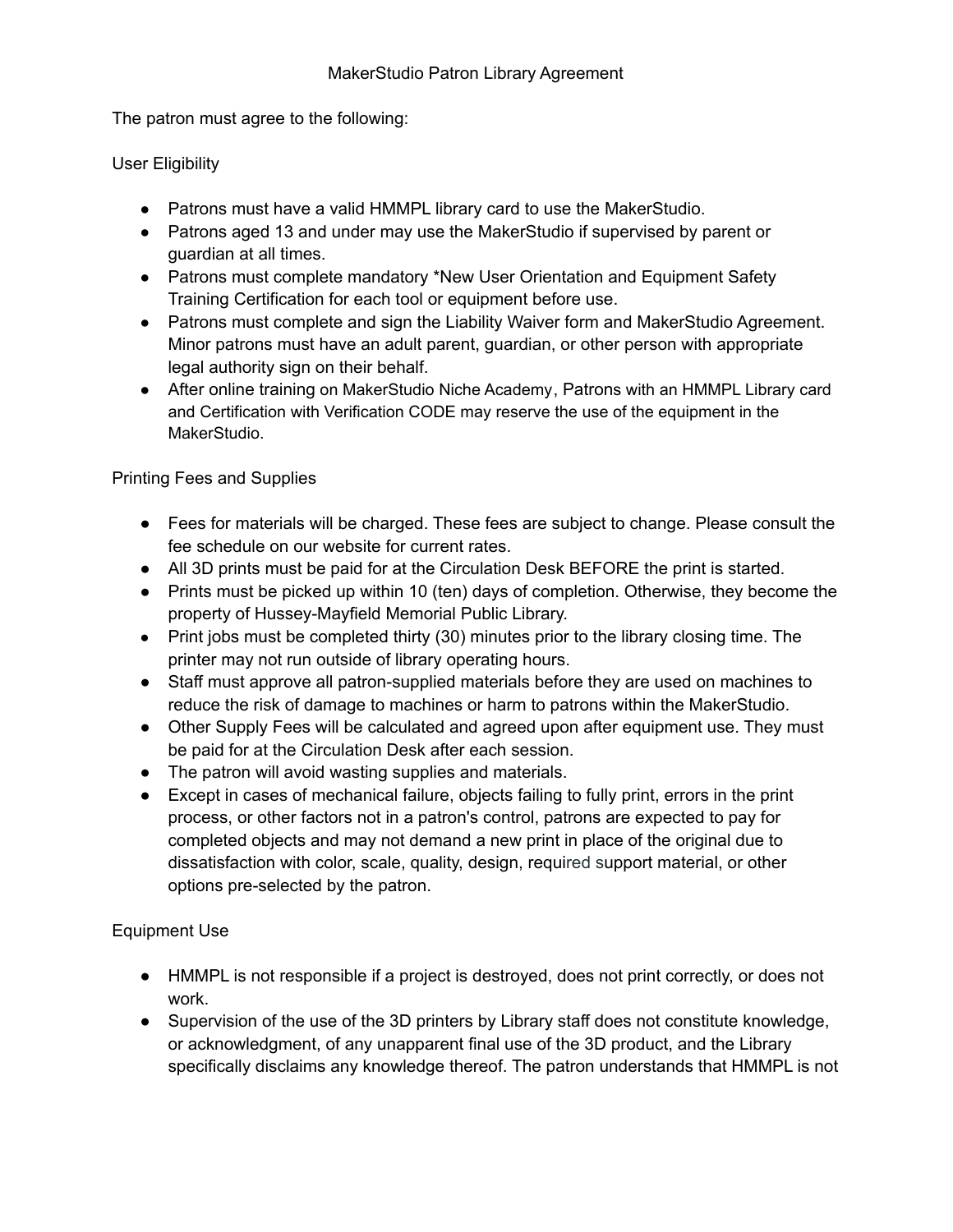responsible for any manufacturing defects or the quality of workmanship of any of the tools, materials, or equipment supplied by the library.

- The patron is responsible to pay any costs for all loss or damage to HMMPL property or clean-up expenses.
- Patrons will not modify the MakerStudio hardware or software, or install new programs onto the computers.
- Only HMMPL computers may be connected to library equipment, including 3D printers.
- Computers in the MakerStudio are for use in MakerStudio digital projects only, not for general internet or computer use (i.e, email, social media, general internet browsing, etc.).
- This MakerStudio is provided to promote creativity, innovation, and technology education. The Library encourages patrons to learn new skill sets in this space but does not promote running cottage industries due to extensive use and wear and tear on community equipment.

Equipment Safety

- Long hair must be tied back and any dangling items, like jewelry, are to be secured, covered, or removed before use.
- Appropriate close-toed shoes and clothing must be worn in the MakerStudio.
- Follow all posted operation instructions, safety instructions, and verbal safety requests from Library staff at all times while in the MakerStudio.
- Immediately report any accident, malfunction, or breakdown of equipment or facilities to Library staff.
- In case of an injury, follow HMMPL Safety Procedures. A limited First-Aid kit is available in the MakerStudio.
- If you notice any equipment that looks broken, is functioning incorrectly, or is too hot or causing a fire, take the following steps:
	- Don't turn on the equipment
	- Unplug the equipment
	- Notify Staff
	- Evacuate

MakerStudio User Conduct

- HMMPL reserves the right to display photographs of printed objects on the library's website and social media. Special consideration for patent or copyright reasons will be considered by the Library Director.
- HMMPL reserves the right to deny MakerStudio access if a patron violates any part of the MakerStudio or any other HMMPL policy, or for any other misuse of the space, as determined by library staff.
- HMMPL is not responsible for any injuries caused by the improper use of equipment.